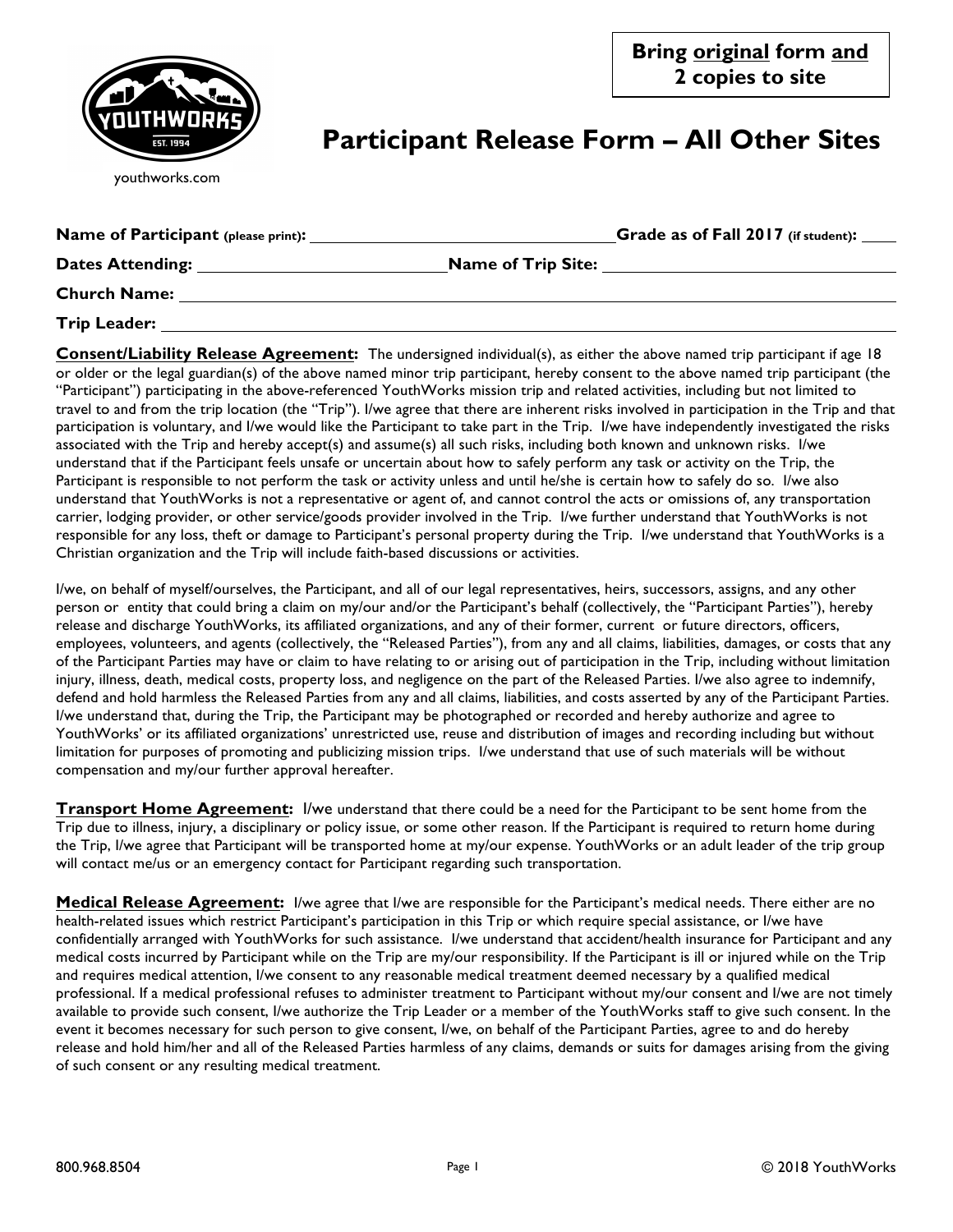

# **Participant Release Form – All Other Sites**

youthworks.com

### **Emergency Contact Information (please provide two)**

| Name:       | Name:            |
|-------------|------------------|
|             |                  |
| Home Phone: | Home Phone:      |
| Work Phone: | Work Phone: 2000 |
| Cell Phone: | Cell Phone:      |

#### **By signing below:**

- **I/we represent that I/we have read this Participant Release Form in its entirety, including its sections titled Consent/ Liability Release Agreement, Transport Home Agreement, and Medical Release Agreements, and I/we hereby agree to its terms;**
- **I/we represent that (i) I am the above-named trip participant and am at least 18 years of age with legal authority to sign this form on my own behalf; or (ii) I/we are the parent(s) with legal custody of the above-named minor trip participant or are otherwise the legal guardian(s) of such minor trip participant;**
- **I/we agree that the Participant Release Form shall be governed by Minnesota law; and**
- **I/we represent that all of the information I/we provided on this** F**orm and any related medical information form is accurate.**

| <b>Trip Participant</b> |                                                                                                                |                                                                                                                                                                                                                                |                                                                                                                 |
|-------------------------|----------------------------------------------------------------------------------------------------------------|--------------------------------------------------------------------------------------------------------------------------------------------------------------------------------------------------------------------------------|-----------------------------------------------------------------------------------------------------------------|
| if 18 or older          |                                                                                                                | Date:                                                                                                                                                                                                                          |                                                                                                                 |
|                         | Telephone: ________________                                                                                    |                                                                                                                                                                                                                                |                                                                                                                 |
|                         |                                                                                                                | <b>OR</b>                                                                                                                                                                                                                      |                                                                                                                 |
| Parent/Guardian (1)     |                                                                                                                | Print Name: 1988 and 1988 and 1988 and 1988 and 1988 and 1988 and 1988 and 1988 and 1988 and 1988 and 1988 and 1988 and 1988 and 1988 and 1988 and 1988 and 1988 and 1988 and 1988 and 1988 and 1988 and 1988 and 1988 and 198 |                                                                                                                 |
| of Minor Participant    |                                                                                                                |                                                                                                                                                                                                                                | Date:                                                                                                           |
|                         | Telephone: The contract of the contract of the contract of the contract of the contract of the contract of the |                                                                                                                                                                                                                                | Email: 2008. 2009. 2010. 2010. 2010. 2010. 2010. 2011. 2012. 2012. 2013. 2014. 2014. 2015. 2016. 2017. 2017. 20 |
| Parent/Guardian (2)     |                                                                                                                |                                                                                                                                                                                                                                |                                                                                                                 |
| of Minor Participant    |                                                                                                                |                                                                                                                                                                                                                                | Date:                                                                                                           |
|                         | <b>Telephone:</b> Telephone:                                                                                   | Email:                                                                                                                                                                                                                         |                                                                                                                 |